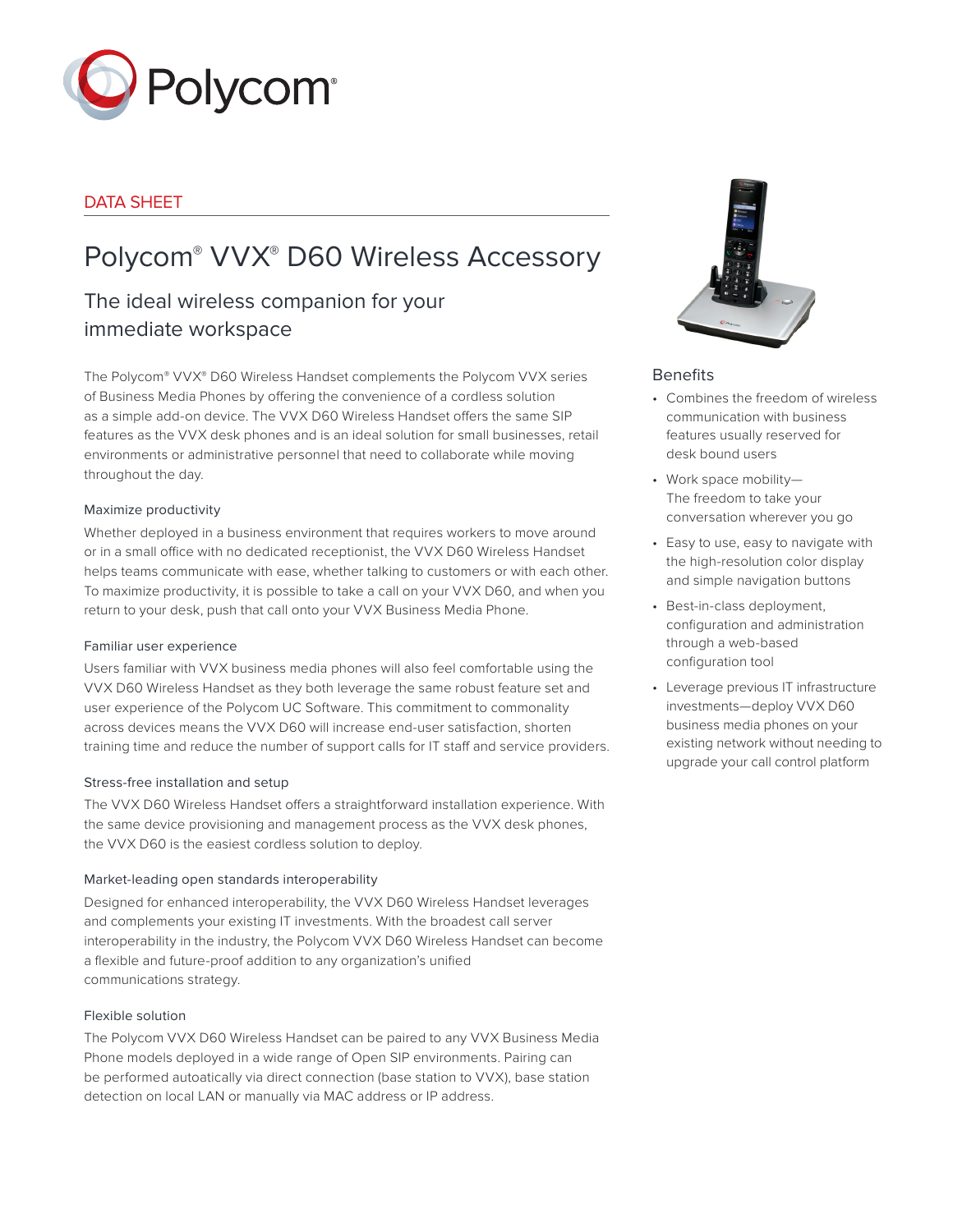## Polycom VVX D60 product specifications

#### Open Application Platform

- Bundled with Polycom UC Software:
- Corporate directory access using LDAP
- Visual conference management

#### Network and Provisioning

- Provisioning via VVX<sup>1</sup>
- SIP protocol support
- SDP

# Security

- CDP Support
- 802.1X authentication and EAPOL
- Media encryption via SRTP
- Transport layer security<sup>1</sup>
- Encrypted configuration files<sup>1</sup>
- Digest authentication
- Password login
- Support for URL syntax with password for boot server address<sup>1</sup>
- HTTPS secure provisioning<sup>1</sup>
- Support for signed software executables<sup>1</sup>

#### IETF SIP (RFC 3261 and companion RFCs)

- Two-port Ethernet switch
- 10/100Base-TX across LAN and PC port
- Conforms to IEEE802.3-2005 (Clause 40) for physical media attachment
- Conforms to IEEE802.3-2002 (Clause 28) for link partner auto-negotiation
- Manual or dynamic host configuration protocol DHCP network setup
- Time and date synchronization using SNTP FTP/TFTP/HTTP/HTTPS server-based central provisioning for mass deployments
- Provisioning and call server redundancy supported<sup>2</sup>
- QoS support IEEE 802.1p/Q tagging (VLAN), Layer 3 TOS, and DHCP
- LLDP-MED for VLAN discovery
- Network address translation support for static configuration and "Keep-Alive" SIP signaling
- RTCP and RTP support
- Event logging
- Syslog
- Status and statistics reporting
- $\cdot$  IPv4
- TCP
- UDP
- DNS-SRV

#### Frequency

• 1920-1930 MHz

- 1880-1900 MHz
- 1880-1895 MHz
- 1896-1903 MHz
- 1910-1920 MHz
- 1921-1930 MHz
- 1786-1791 MHz

#### Range

- Indoor: 165ft (50m)
- Outdoor: 980ft (300m)

#### Size

- Base station size: 6.3 x 2.75 x 5.0 in (16 x 7 x 12.5 cm) (W x H x D)
- Handset size: 2 x 6.7 x 1 in  $(5 \times 17 \times 2.5$  cm) (W  $\times$  H  $\times$  D)
- Handset charger size: 3.75 x 2.20 x 3.35 in (9.5 x 5.5 x 8.5 cm) (W x H x D)

#### Handset User Interface Features

- 2 in color TFT LCD display (resolution 178 x 220 pixel)
- Voicemail support<sup>2</sup>
- Unicode UTF-8 character support. Multilingual user interface including Chinese, Danish, Dutch, English (Canada/ US/UK), French, German, Italian, Japanese, Korean, Norwegian, Polish, Portuguese, Russian, Slovenian, Spanish and Swedish

#### Handset Audio Features

- Full-duplex conversations, acoustic echo cancellation and background noise suppression
- Frequency response 150 Hz 7 kHz for handset, optional headset and handsfree speakerphone modes
- Narrowband Codecs: G.711 (A-law and μ-law), G.729AB
- Wideband Codec: G.722
- Individual volume settings with visual feedback for each audio path
- Voice activity detection
- Comfort noise generation
- DTMF tone generation (RFC2833, in-band and SIP INFO)
- Low-delay audio packet transmission
- Adaptive jitter buffers
- Packet loss concealment

#### Handset Call Handling Features<sup>2</sup>

- Multiple Lines Support for Handsets (5 lines per HS)
- Up to 4 simultaneous calls
- Up to 5 handsets
- Shared call/bridged line appearance
- Maximum controlled by configuration
- Distinctive incoming call treatment/ call waiting
- Call timer and call waiting
- Call transfer, hold, divert (forward), pickup
- Called, calling, connected party information
- Local 3-way audio conferencing
- 1-touch speed dial, redial
- Remote missed call notification
- Do not disturb function
- Intercom

#### Headset and Handset Compatibility

- Dedicated 2.5 mm headset port
- External 2.5 mm to 3.5 mm headset adapter
- Compliant with ADA Section 508 Subpart B1194.23 (all)
- Hearing aid compatible handset for magnetic coupling to hearing aids

#### Handset Power

• External universal AC adapter (5V 6W DC)

#### Handset Battery

- 1 Ni-MH 800 –mAh (2.4V) AAA battery (rechargeable)
- 10 hours talk time
- 100 hours standby time

#### Polycom VVX D60 Base Station comes with:

• VVX D60 wireless handset

• Wireless handset belt clip

headset adapter • Battery pack • Quick start guide

separately)

comes with: • Handset • Charger

Approvals • FCC • IC RSS  $\cdot$  CE

• Israel COMM

• AU/NZ RCM • Hong Kong HKCA • Singapore IDA TS CT-CTS

• Taiwan NCC • ROHS compliant

• Japan Radio Law Certificate

• Quick start guide • Power adapter

• VVX D60 wireless base station • Network (LAN) cable

• Wireless handset 2.5 mm to 3.5 mm

• Power adapter (some SKUs are PoE only, so the power supply may be ordered

Polycom VVX D60 Wireless Handset

• 2.5 mm to 3.5mm headset adapter